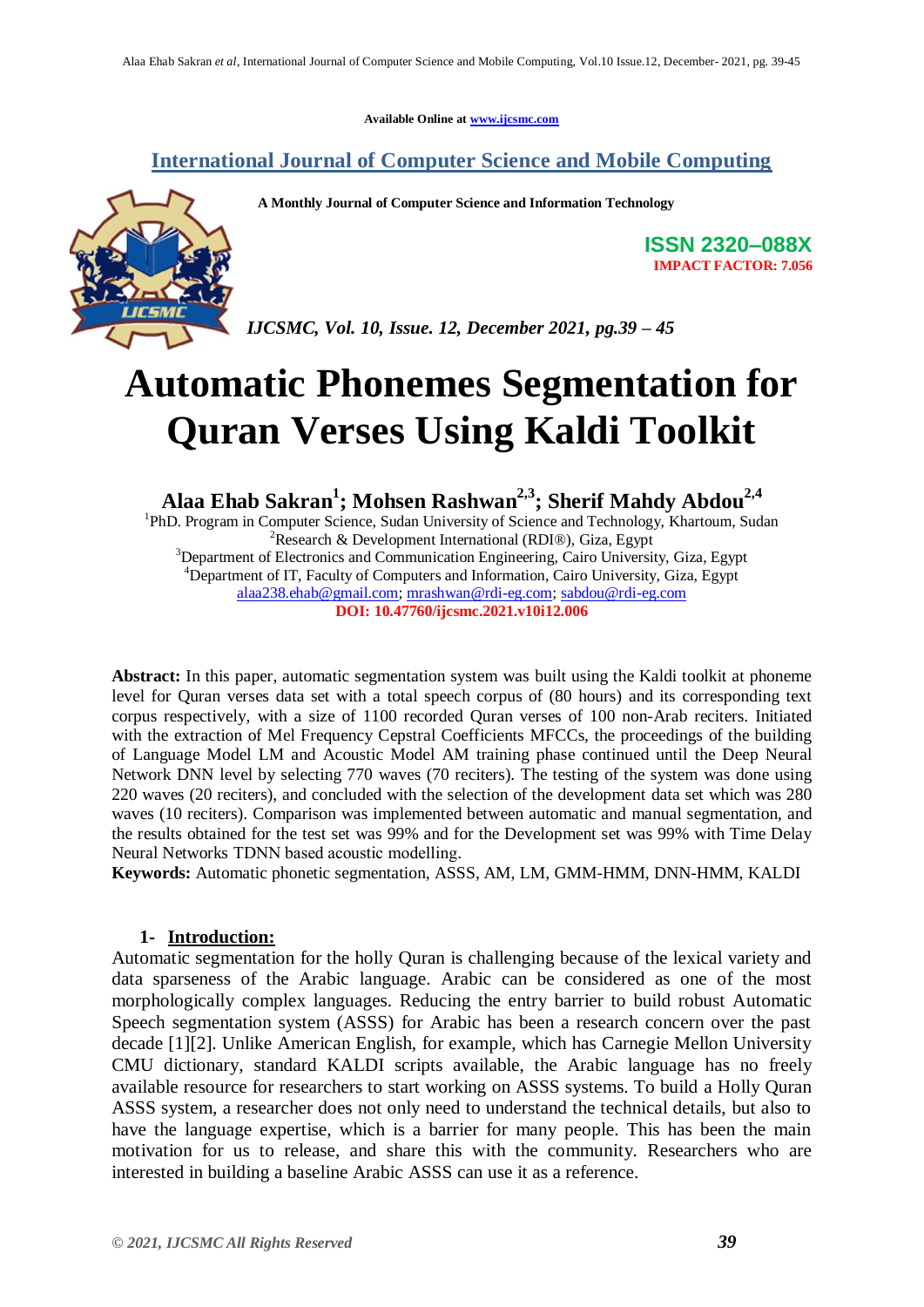Significant amount of research has been done in Automatic phonetic segmentation which is a technique that defines boundary locations of certain sounds in a given utterance. Its use is required in situations where phone boundaries or limits must be detected for very large corpora. The areas of speech and speaker recognition, speech synthesis and speech coding use segmentation of speech according to its phonetic transcription [3].

It is typically used to form sub-word units for the purpose of concatenative speech synthesis [4][5], and to determine sound boundaries in massive language corpora Also, to train neural network-based speech recognition systems, or in other applications initiated and increasingly motivated by a study of pronunciation variability based on the analysis of the results of phonetic segmentation. A comprehensive analysis of certain sound realizations can also promote the clinical diagnosis of serious diseases that affect speech production, or the analysis of the pronunciation variability in formal or informal language [6].

Multiple methods were used for the purpose of phonetic segmentation of speech; the most significant method being based on is the Hidden Markov Model (HMM) (Donovan, 1996; Ljolje et al., 1996; Nefti and Boffard, 2001; Pellom, 1998; Toledano and Gmez, 2002). Most modern speech recognition systems use HMM which intuitively forms the backbone of the task of speech segmentation, and is well suited for it [3].

The most crucial issue in the field of speech such as ASR, speech synthesis, speech database and speech identification and speaker verification is the segmentation of continuous speech into their corresponding phonemes. The most commonly proposed phoneme-level speech segmentation utilized is either manual segmentation or automatic segmentation techniques. Manual speech segmentation requires an expert / phonetician and its segmentation is based on listening and visual assessment of the boundaries required. However, manual phonetic segmentation is tedious, expensive, inconsistent, error-prone, and time-consuming [17].

Due to what was previously said in respect of manual speech segmentation, the development and need of automatic speech segmentation became increasingly important and needed. In brief, automatic speech segmentation techniques were divided into two types, namely, supervised and unsupervised segmentation techniques. Supervised procedures require prior expert knowledge of phoneme boundaries [15], [16]. These boundaries of the phonemes were in the form of their pre-segmented ones. It also required predefined models of the phoneme set of a particular language. On the other hand, unsupervised methods do not require a predefined model and no previous expert knowledge of phoneme sets or their limits are needed. It is mostly used in automatic speech segmentation through new modelling and training data sets [17].

Hence, for a given utterance with available acoustic implementation and known content, ideally on a phonetic level, the basic solution for determining sound boundaries or limits is based on a forced alignment of trained HMM models. In training acoustic models of speech recognizers, this technique is used by default as an important step. It can be performed using various toolkits that implement HMM-based speech recognition, e.g. HTK [7], Sphinx [8]or KALDI [10]. Above all, KALDI stands as the most popular language research toolkits worldwide.

In 2006, a diversity of a new procedure for learning (DNNs) with many hidden layers of nonlinear units, introduced a paradigm escalation in the area of machine learning and artificial intelligence. DNNs were successfully experimented for acoustic modelling, and have shown outstanding performance. Researches showed confirmed proof that the use of DNN improves the accuracy of speech segmentation. Therefore, the development of DNN-HMM hybrid acoustic models is growing rapidly and on a large scale respectively in all knowledge areas of speech Researches.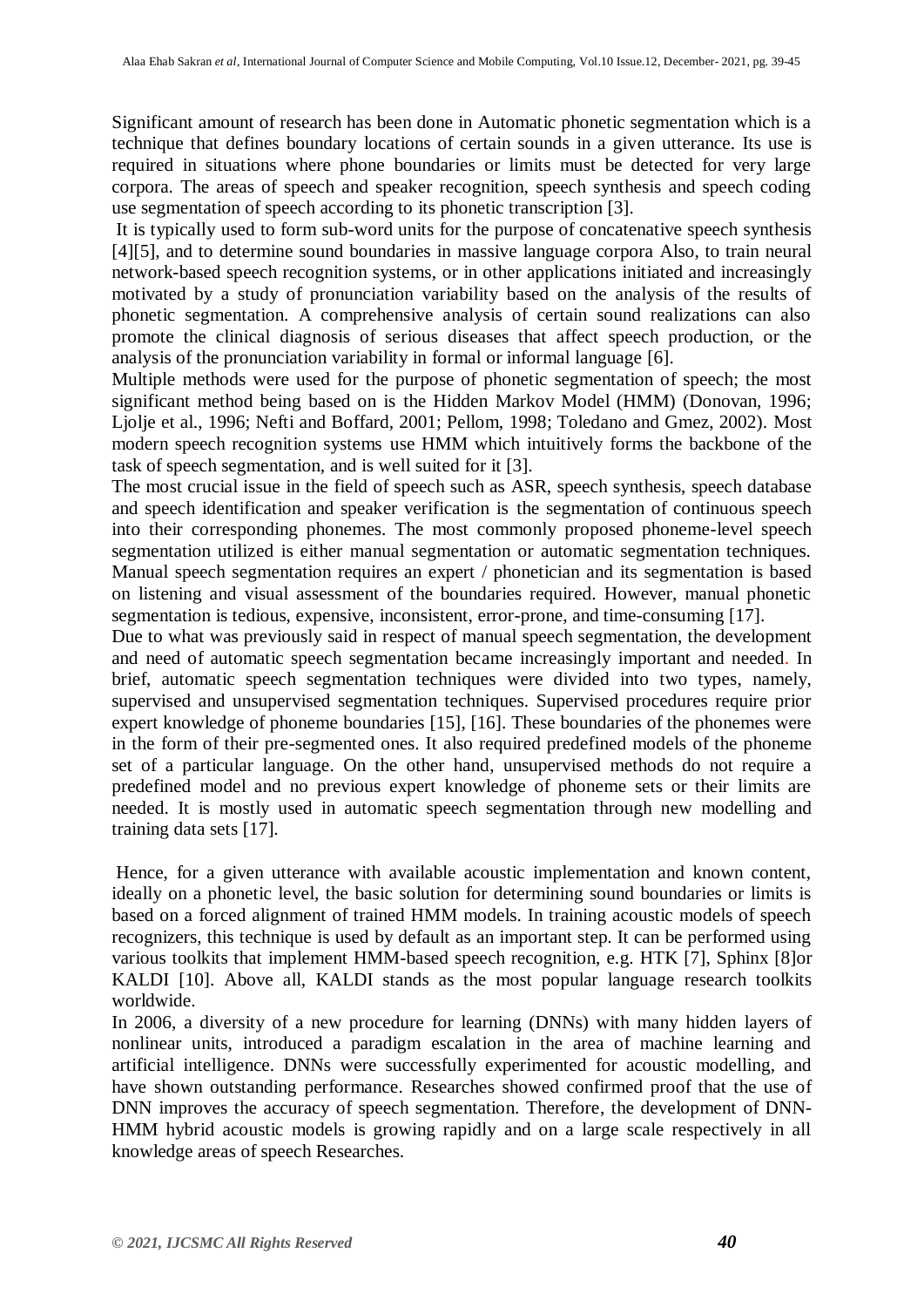# **2- Acoustic Models of Automatic Speech Segmentation:**

The acoustic model models the relationship between the acoustic features and phonemes. Usually, a GMM-HMM or a DNN-HMM model is used here. The lexical model models the relationship between the phonemes and the words. It is a pronouncing dictionary or some grapheme-to-phoneme models. The language model assigns a probability to a sequence of words. High probability indicates that the sequence is more likely to occur in a given language. The language model provides context to distinguish between words and phrases that sound similar. The language model is usually implemented in an N-gram fashion.

# **2.1- Acoustic Model Based on GMM-HMM:**

Acoustic model is the fundamental component of the ASSS. The GMMHMM- based acoustic model achieves its great success in ASSS, since the introduction of the Expectation Maximization (EM) algorithm for joint training of GMMs and HMMs. The GMMs give acoustic feature a score which indicates that the probability of the acoustic feature is generated by a HMM state. Then the scores are used in HMM to decode the input into phonemes. Despite, the success of the GMM-HMM models, GMMs have some shortcomings, especially on the modelling efficiencies, while, a discriminative model, like DNN, can do better [11].

# **2.2- Acoustic Model Based on DNN-HMM:**

Deep Neural Network (DNN) is an artificial neural network with multiple hidden layers between the input and output layers. DNN is a powerful classifier, and showed its strength in the speech recognition [12], object recognition [13], natural language understanding [14], and so forth. In the ASR research, DNN is used as an alternative of the GMM. It assigns scores for each acoustic feature to HMM states. Those scores are then used for HMM decoding. A DNN-based acoustic model is shown in Fig. 1. The input of the DNN is a window of frames of real-valued acoustic coefficients. The output layer is a soft-max layer that contains one unit for each possible state of each HMM. The DNN is trained to predict the HMM state corresponding to the central frame of the input window. These targets are obtained by using a baseline GMM-HMM system to produce a forced alignment [11].



Figure 1:Tthe diagram of a HMM-DNN architecture.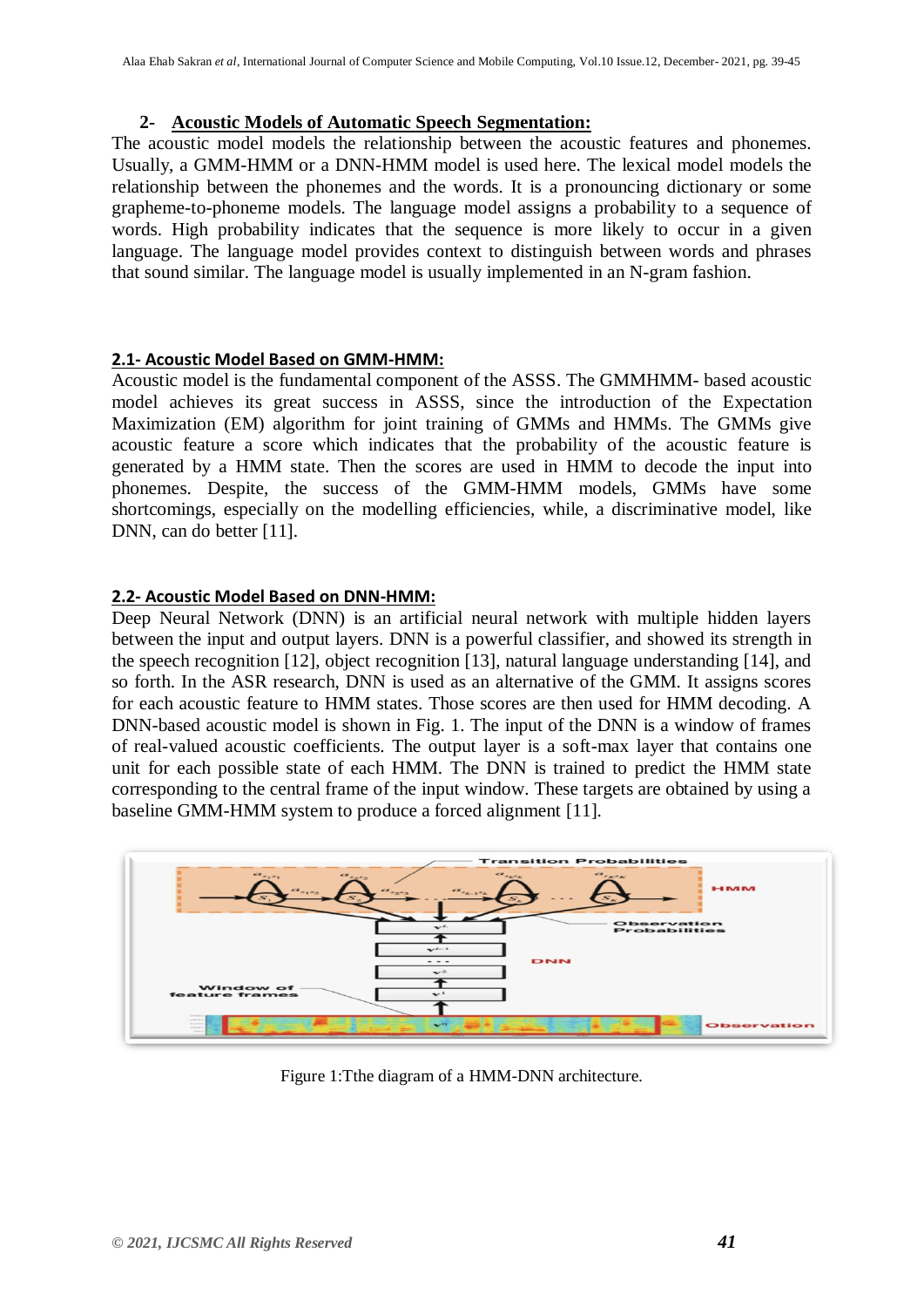# **3- Experiments:**

The experimental part of this research focused on the analysis of the phonetic segmentation accuracy with data sets recorded by reciters from the holy Quran following surah's respectively (al-Fatiha, al-Asr, al-Kawthar, al-Ikhlas, al-Falaq and an-Nas)

# **3.1- Experiment methodology:**

# **3.1.1- Automatic Segmentation System Design at Phonetic Level:**

The system started with the initialization phase. According to Kaldi toolkit, Speech features were calculated and used in KALDI recipes. As primary Cepstral features (used in AMs mono and tri1), we utilised 13 MFCCs including the zeros Cepstral coefficient, which were calculated for the short-term frame with the length of 25 ms and with the step of 10 ms above the signal have been shifted. The Cepstral mean of normalization was designated to this 13 element vector of short term static features, and delta (dynamic) and delta-delta (acceleration) features accomplished them to the final length of 39. Linear Discriminative Analysis LDA features (used in AM tri2) was evaluated from the context obtained by splicing 5 short term feature vectors on both sides, continuing by LDA and Maximum Likelihood Linear Transform MLLT, which recognises decorrelation and the reduction of the dimension to the length of 40.

After the generation of the feature, all the words in the transcription must be implemented by the creation of a record-specific dictionary. Given that the orthography is to be phonetical, so the words in the lexicon are made up of their graphemes, which non-experts manually fit to the nearest match eventually. Kaldi uses the lexicon, acoustic model, and transcripts to create dataset-specific finite state transducers as a final preparation for the alignment. The baseline 3-gram model was created using SRI Language Modelling Toolkit (SRILM).

In pursuance of AM tri3, a linear regression with maximum probability feature-space Maximum Likelihood Linear Regression (fMLLR) followed in the feature space for every speaker (also called Speaker Adaptive Training SAT). Ultimately, these 40-dimensional fMLLR features with mean and variance normalization in a mutual context were applied as input in this AM, We selected TDNN based acoustic modeling.

The phonetic segmentation depends on the quality of the inputs, obviously, this means the quality of acoustic data, but it also depends heavily on the accuracy of the phonetic content entered. The phonetic content of utterances, which are usually transcribed previously at the orthographic level, can be acquired by a grapheme-to-phoneme conversion or from a pronunciation lexicon, which can also cover pronunciation variability [9] by including more pronunciation variants. This approach must be used when setting sound boundaries for spontaneous and informal speaking, a higher diversity of language dialects and other conditions with relatively high pronunciation variability [16]. It can be held manually (for some very special condition) or automatically (to add certain sound substitutions or reductions to the regular pronunciation based on pre-specified conditions [9], [10]. The DNN training was done using one Graphics Processing Unit GPU on a single machine.

We have observed that using a GPU speeds up training by about a factor of 30 faster than just using the CPU in our setup. Without using a GPU, it would take about three months to train the best system.

#### **3.1.2- Datasets:**

Quran verses data set has been recorded with having its corresponding text corpus and number of waves 1100 for 100 reciters and a total speech corpus of (80 hours). All Quran verses text corpus are recorded in mono channel, \*.wav format and 16 kHz sample frequency. The dataset was split into a training set, a test set, and development set to simulate the real data collection and training procedure and to avoid having overlap between training, test, and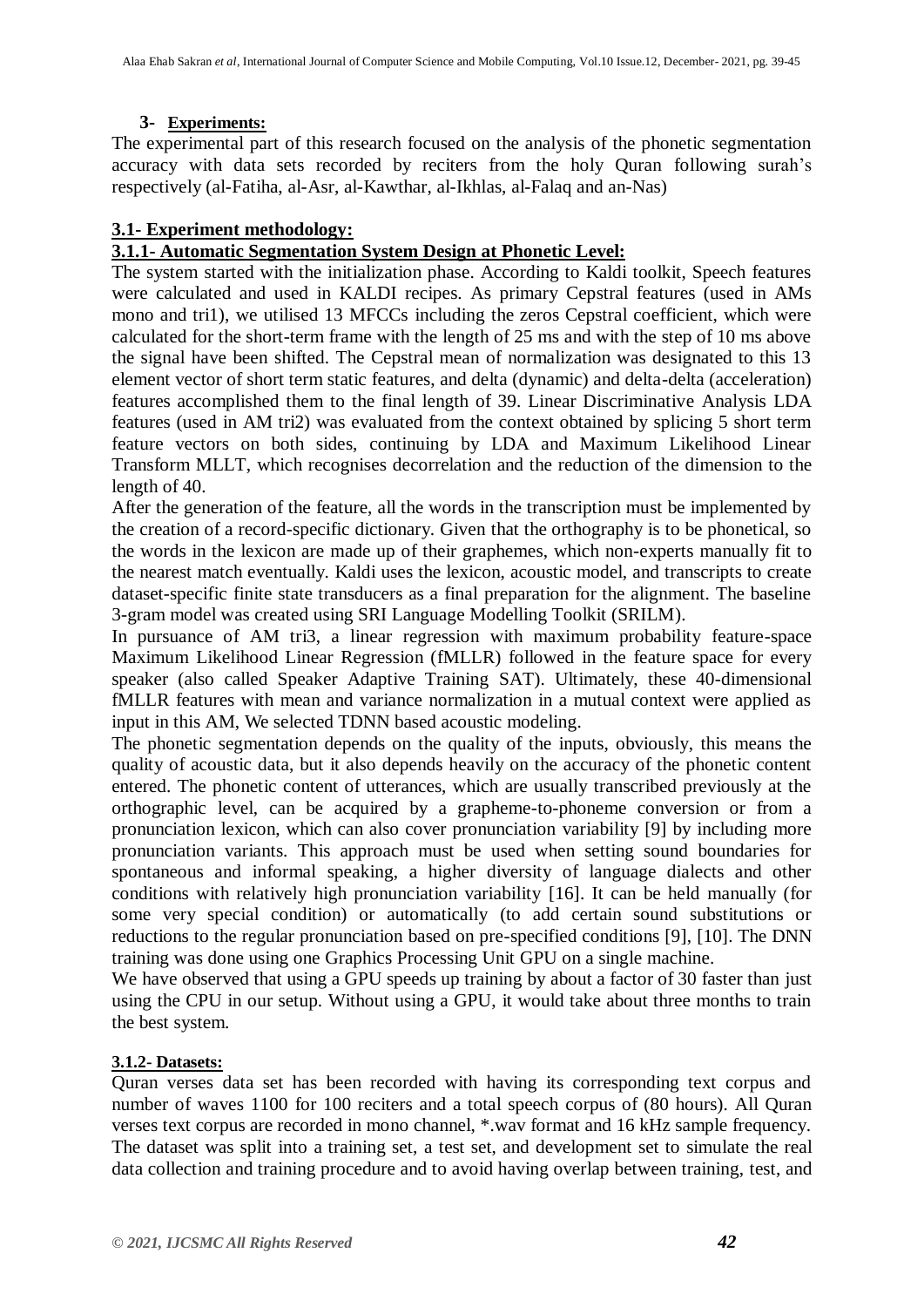development sets. The data set contains verses from (al-Fatiha, al-Asr, al-Kawthar, al-Ikhlas, al-Falaq and an-Nas) and assuming that the reciters were non-Arab speakers. I also recorded 10 letters which have difficulties in pronunciation to increase the system learning capabilities. The training phase was implemented, by selecting 770 waves for 70 reciters. The testing of the system was done using 220 waves for 20 reciters. Lastly, the development dataset was selected from 10 reciters with a total of 110 waves, all respectively without overlap or repetition.

|                        | <b>Speakers</b> | <b>Hours</b> | <b>Num.</b> boundaries |
|------------------------|-----------------|--------------|------------------------|
| <b>Training Set</b>    |                 | Эb           |                        |
| <b>Test Set</b>        |                 | . ი          | 159,940                |
| <b>Development Set</b> |                 |              | 79.970                 |

#### **3.1.3- Evaluation Criteria:**

When we have two pairs of reference and transcribed boundaries for each phone realization, i.e. beg<sub>ph,ref</sub>[i] and end<sub>ph,ref</sub>[i] vs.beg<sub>ph</sub>[i]and end<sub>ph</sub>[i], the following two criteria Phone Beginning Error (PBE) and Phone End Error (PEE) can be defined as

$$
PBE_{ph}[i] = |beg_{ph}[i] - beg_{ph,ref}[i]|, (1)
$$

$$
PEE_{ph}[i] = |end_{ph}[i] - end_{ph,ref}[i]|, (2)
$$

The accuracy of phone boundary can be approximated using the rate of phone boundary error which is below the chosen threshold which can be defined as:

$$
PBE_{phshr} = \frac{\sum_{i=0}^{Nph} (PBEph[i] < thr)}{Nph}
$$
 (3)

Where ph is phone identification,  $N_{ph}$  is the number of phone realizations, and thr is the value of the chosen error threshold. Similarly, the same procedure is applied for the computation of PEE<sub>ph,thr</sub> [18] Threshold values used for realized evaluations within this work were 5 or 10ms respectively.

#### **Results:**

In order to measure the performance of automatic speech segmentation, phoneme mapping concept is used. The manually segmented phoneme boundaries are compared with each phoneme sequences found during automatic speech segmentation. The formulas used to calculate the accuracy of the Automatic phonetic segmentations mention in the Evaluation Criteria section, in our study the accuracy was evaluated using two different tolerance values 5ms, 10ms as can be seen in table 1.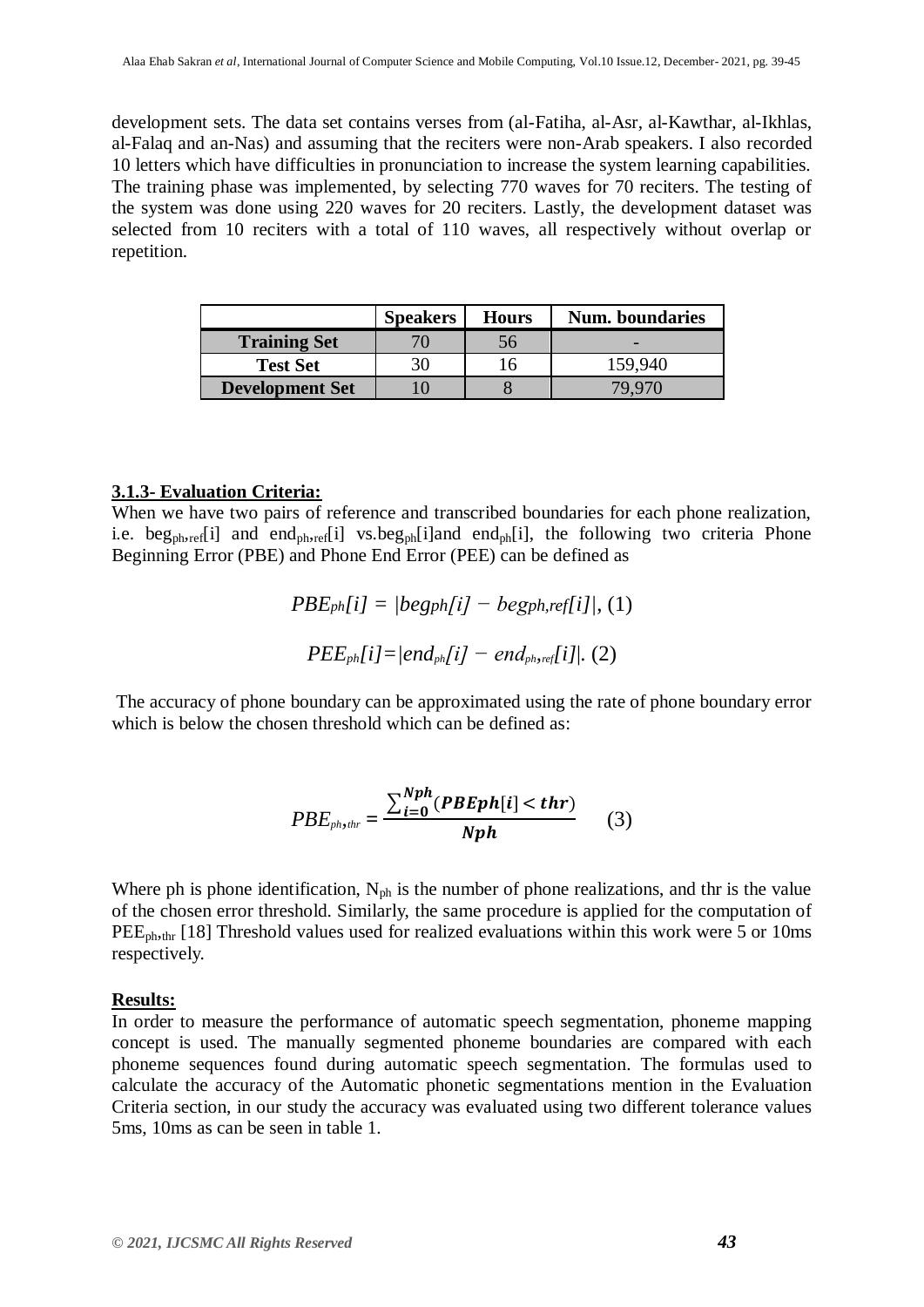|                 | % performance for<br>$>$ 5ms | % performance for<br>>10ms |
|-----------------|------------------------------|----------------------------|
| <b>Test Set</b> | 98 %                         | 99 %                       |
| Dev Set         | 98 %                         | 99 %                       |

Table 1: The obtained results for automatic phonetic segmentation accuracy, 98% for a 5ms and 99% for a 10ms

#### **Conclusion and Future Works:**

In this paper we have studied DNN-based AM for holy Quran verses, using the Kaldi toolkit. We have experimented with DNNs with different numbers of hidden layers, the automatic phonetic segmentation experiments showed that the results obtained was 99 % compared with manual segmentation (tolerance value was 10ms). In further research, we will investigate in the holy Quran by using some other DNN's configurations and types.

#### **Acknowledgements:**

We would like to thank RDI Company based in Egypt for the facilitations it provided and for its continuous support.

# **References**

- **[1].** F. Diehl, M. J. F. Gales, M. Tomalin, and P. C. Woodland,m " Morphological decomposition in Arabic ASR systems," *Comput. Speech Lang.*, vol. 26, no. 4, pp. 229–243, Aug. 2012.
- **[2].** B. Kingsbury, H. Soltau, G. Saon, S. Chu, H.-K. Kuo, L. Mangu, S. Ravuri, N. Morgan, and A. Janin, "The IBM 2009 GALE Arabic speech transcription system," in *2011 IEEE International Conference on Acoustics, Speech and Signal Processing (ICASSP)*, 2011, pp. 4672–4675
- **[3].** Dines, John, Sridha Sridharan, and Miles Moody. "Automatic speech segmentation with hmm." In Proceedings of the 9th Australian Conference on Speech Science and Technology, pp. 544-549. 2002.
- **[4].** Matouˇsek, J., Tihelka, D., Psutka, J.: Experiments with automatic segmentation for Czech speech synthesis. In: Matou`sek, V., Mautner, P. (eds.) TSD 2003. LNCS (LNAI), vol. 2807, pp. 287–294. Springer, Heidelberg (2003). https://doi.org/10.1007/978-3-540-39398-6 41
- **[5].** Rendel, A., Sorin, A., Hoory, R., Breen, A.: Toward automatic phonetic segmentation for TTS. In: Acoustics, Speech and Signal Processing (ICASSP), Kyoto, Japan, pp. 4533–4536 (2012)
- **[6].** Mizera, P., Pollak, P., Kolman, A., Ernestus, M.: Impact of irregular pronunciation on phonetic segmentation of Nijmegen corpus of casual Czech. In: Sojka, P., Hor´ak, A., Kope`cek, I., Pala, K. (eds.) TSD 2014. LNCS (LNAI), vol. 8655, pp. 499–506. Springer, Cham (2014). [https://doi.org/10.1007/978-3-319-10816-2 60](https://doi.org/10.1007/978-3-319-10816-2%2060)
- **[7].** Young, S., et al.: The HTK Book, Version 3.4.1. Cambridge (2009)
- **[8].** CMUSphinx: Open source speech recognition toolkit. http://cmusphinx.github.io
- **[9].** Brunet, R.G., Murthy, H.A.: Pronunciation variation across different dialects for English: a syllablecentric approach. In: 2012 National Conference on Communications (NCC) (2012)
- **[10].**Povey, D., et al.: The Kaldi speech recognition toolkit. In: Proceedings of the IEEE 2011 Workshop on Automatic Speech Recognition and Understanding, ASRU 2011 (2011)
- **[11].**Zhang, Hui, Feilong Bao, and Guanglai Gao. "Mongolian speech recognition based on deep neural networks." In Chinese Computational Linguistics and Natural Language Processing Based on Naturally Annotated Big Data, pp. 180-188. Springer, Cham, 2015.
- **[12].**G. Hinton, L. Deng, D. Yu, G. E. Dahl, A.-r. Mohamed, N. Jaitly, A. Senior, V. Vanhoucke, P. Nguyen, T. N. Sainath *et al.*, "Deep neural networks for acoustic modeling in speech recognition: The shared views of four research groups," *Signal Processing Magazine, IEEE*, vol. 29, no. 6, pp. 82–97, 2012.
- **[13].**A. Krizhevsky, I. Sutskever, and G. E. Hinton, "Imagenet classification with deep convolutional neural networks," in *Advances in neural information processing systems*, 2012, pp. 1097–1105.
- **[14].**Y. Bengio, H. Schwenk, J.-S. Sen´ecal, F. Morin, and J.-L. Gauvain, "Neural probabilistic language models," *Innovations in Machine Learning*, pp. 137–186, 2006.